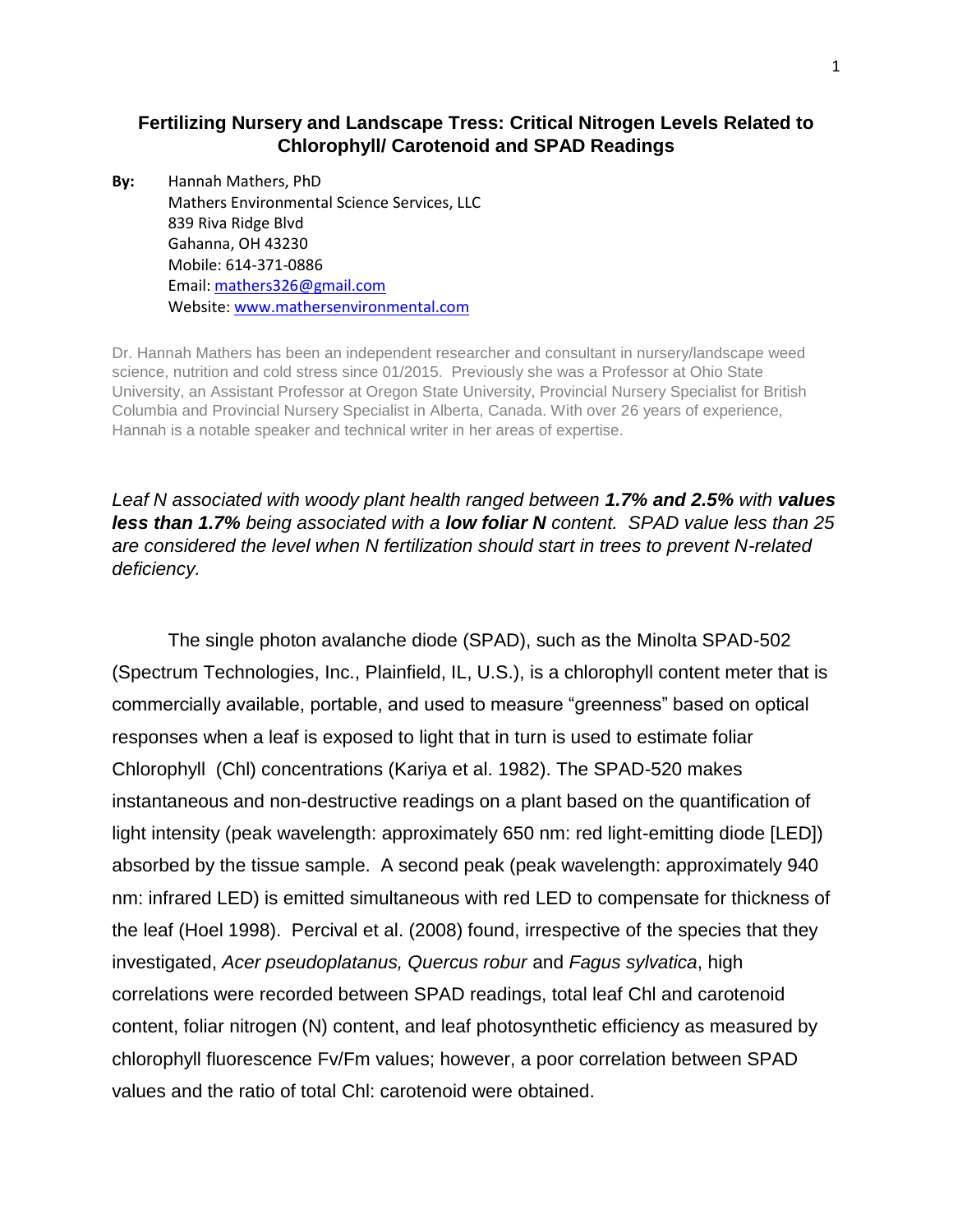Much of leaf N is incorporated in Chl, so quantifying Chl content gives an indirect measure of nutrient status (Richardson et al., 2002). However, Chl generally accounts for less than 10% of a plant's total N, whereas proteins account for approximately 80% of total plant N (Imsande, 1998). Additionally, the assessment of leaf photosynthetic pigments (Chl and carentoids) is an important indicator of senescence because breakdown of leaf Chl is associated with environmental stress (Brown et al., 1991). Another indicator of stress is the variation in total Chl/carotenoids ratio. A rapid increase in total leaf carotenoid content versus Chl is a widely recognized plant response to stress (Hendry and Price, 1993). Kitao et al. (1998) found that deciduous tree leaves showed their maximum photosynthetic performance in late-June, in their study, which occurred 3-months after first flush at their location.

In higher plants, carotenoids generally consist of 7% to 9% of total leaf photosynthetic pigments, consistent with values indicated by Hall and Rao (1999), Lawlor (2001), and Percival et al. (2008). Chl contains N but carotenes do not. Therefore, when N deficient plants are given N they increase their Chl concentrations but not carotenes and may develop a dark-green hue (Terry 1980; Val et al., 1987). This explains why trees fertilized with only N can be more susceptible to insect and disease infestations as the Chl: carotenoid ratio is imbalanced. Carotenoids are the "quenching" substances in the plant. Initial plant stress response is stomatal closure to conserve transpirational water loss, this in turn results in the production of high-energy reactive oxygen species (ROS) such as superoxide and singlet oxygen (Lawlor, 2001). Buildup of ROS results in oxidization damage to leaf membranes, i.e., chlorophyll bleaching and cellular membrane destruction. To minimize the effects of oxidative stress, plants have evolved an **antioxidant system consisting of carotenoids** that function as protective photooxidative pigments responsible for the **quenching of these ROS** (Kraus and Fletcher, 1994). Because an increase in total leaf carotenoid content is a widely recognized plant stress response (Peñuelas and Filella,1998), quantification of total leaf content can provide indicators of plant responsiveness to stresses frequently encountered in urban and landscape environments (Hendry and Price, 1993; Strauss-Debenedetti and Bazzaz, 1991; Vieira, 1996). In the Percival et al. (2008) study, SPAD readings for *Acer* and *Quercus* ranged from 1 to 49. These were slightly higher on the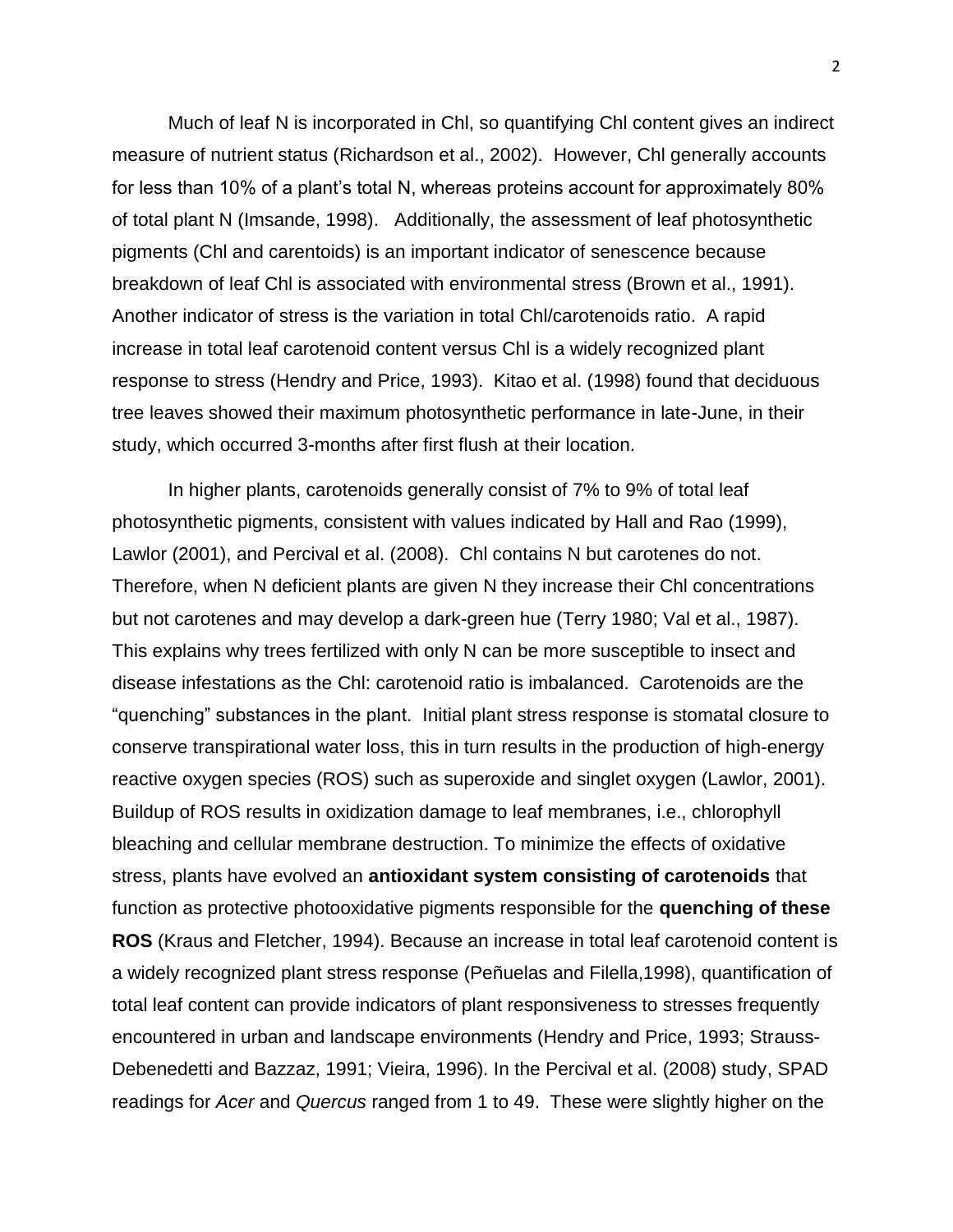low end, and slightly lower on the high end, than those reported by Richardson et al. (2002) for *Betula papyrifera*.

Cresswell and Weir (1997), working with woody plants in Australia, found the percentage leaf N associated with woody plant health ranged between **1.7% and 2.5%** with **values less than 1.7%** being associated with a **low foliar N** content. Percival et al. (2008) investigated the relationship of % N to SPAD and Chl. Percival et al. (2008), found in their genera of *Acer, Fagus* and *Quercus* sp. that SPAD critical values of between 22 and 25 correlated to Cresswell and Weir's (1997) low foliar N of 1.7%. Consequently, Percival et al. (2008) concluded SPAD value less than 25 are the level when N fertilization should start in these species to prevent N-related deficiency problems. Perry and Hickman (2000), did a survey of 25 woody landscape plants species in California with species from the following genera, *Betula, Fagus, Buxus, Abies, Fraxinus, Ilex, Juniperus, Larix, Pinus*, and *Picea*. Perry and Hickman (2000) only measured leaf % N and found for *Quercus lobata* leaf concentrations of total N ranged from a minimum of 2.14%, to a maximum of 2.85%, and an average of 2.32%. *Acer saccharinum* leaf concentrations of total N ranged from a minimum of 2.03, to a maximum of 3.39%, and an average of 2.52% (Perry and Hickman, 2000) and *Betula pendula* had a minimum of 2.16%, to a maximum of 3.39%, and an average of 2.69%. (Perry and Hickman, 2000). Percival et al. (2008) N levels for *Acer pseudoplatanus* ranged from 0.25% to 3.25% with coinciding SPAD readings between 0.5 – 49. N levels for *Quercus robur* ranged from 1% to 3.4% with coinciding SPAD readings of 1-49 (Percival et al., 2008).

There are several discrepancies in the reported leaf %N levels of Cresswell and Weir (1997) for general woody plant health and those reported by Perry and Hickman (2000), for the two genera that were common to those investigated by Percival et al. (2008). Percival et al. (2008), reported *Acer* minimum N% levels were considerably lower than Cresswell and Weir (1997). Perry and Hickman (2000), although, their maximum values reported did concur with Percival et al., (2008), they did not with Cresswell and Weir (1997). Likewise, Percival et al. (2008), *Quercus* minimum %N levels were considerably lower than Cresswell and Weir (1997) and Perry and Hickman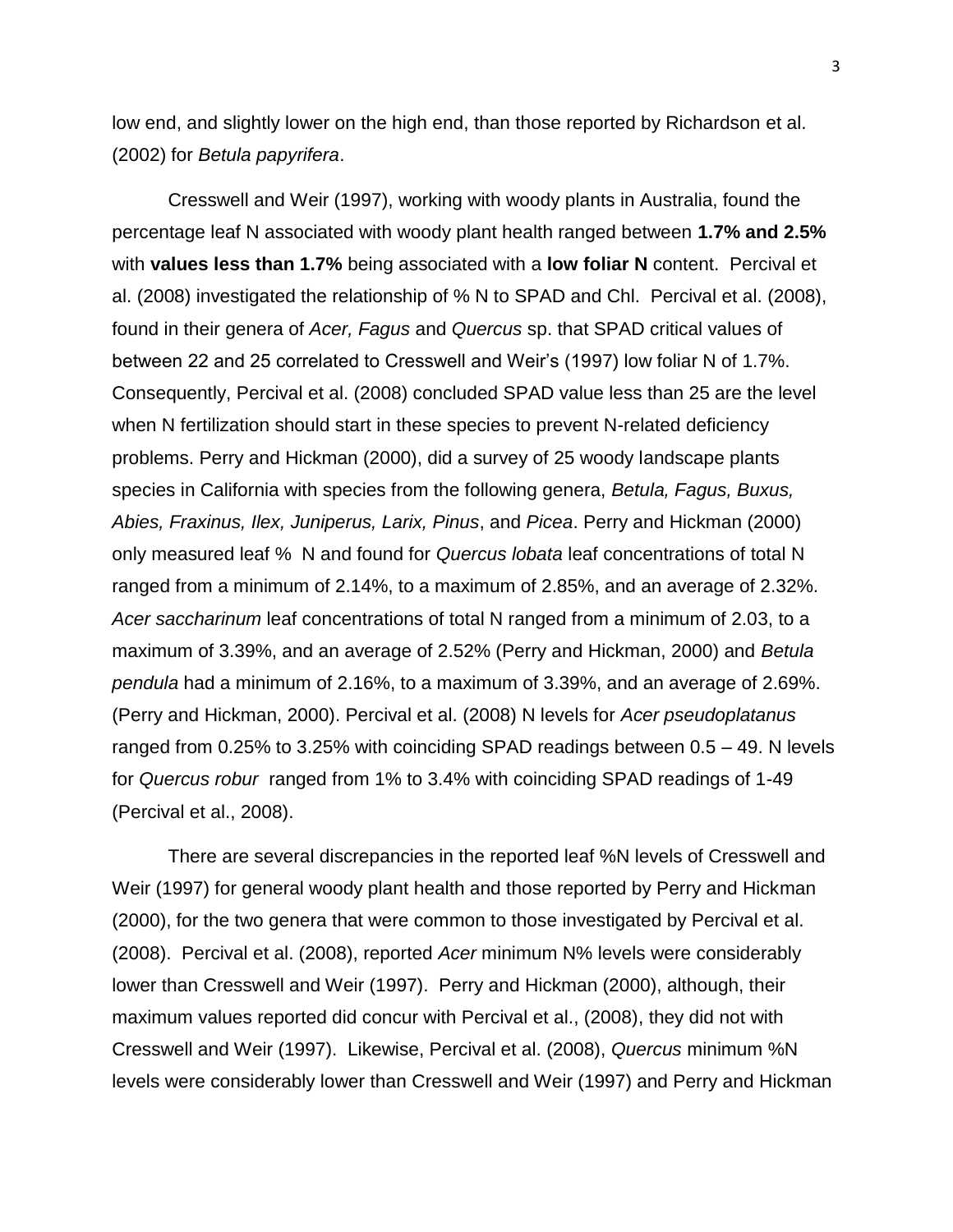(2000). Percival et al. (2008) *Quercus* %N, however, was much higher than reported by Perry and Hickman (2000) and Cresswell and Weir (1997).

#### **Standard Practices**

Many studies support that top dress applications of N fertilizers in landscape or nursery field trees provided **no benefit** in growth versus **no** fertilizer (Day and Harris, 2007; Harris et al., 2008; Robbins, 2006). In other words, doing nothing was as good as fertilizing with N. Also, N fertilizers did not speed establishment, increase shoot extension or leaf nitrogen (Day and Harris, 2007). However, three factors that affect tree caliper growth beyond N application rate and timing, that possibly confounded these "no benefit" studies were illustrated by other researchers and include, soil compaction, ground cover(s) present, and N form (Fare, 2006; Rao and Rains, 1976; Warren et al., 1993). Nitrate is the preferred form of N application if soils have high pH (above 6.0). Even though Nitrate N is preferred in alkaline soils, Nitrate absorption is more rapid at low pH (Rao and Rains, 1976). Another, issue is type of fertilizer. Controlled release fertilizers (CRF's) which contained minor nutrient packages were found to significantly increase caliper growth and time of development in a study by Mathers et al. (2012) which took place over three years. CRF's containing increased Zn and Mn may be more important to the growth of Red Maple (*Acer rubrum* 'Red Sunset') versus Chanticleer Pear (*Pyrus calleryana* 'Chanticleer') or Red Oak (*Quercus rubra*). N alone provided little response with maple indicating N was not limiting. The fertilizer containing the lowest amount of N and Fe was most beneficial to Red Oak (*Quercus rubra*). Chanticleer Pear (*Pyrus calleryana* 'Chanticleer') was the only species that responded as expected to increased N fertilization, growing larger with more N.

Dr. Elton Smith (1991), performed the only long term (18 years) study ever conducted in woody nursery/ landscape trees and created many of the current recommendations still used today. Dr. Smith's recommended rates for top dress (surface for nursery) or (drilled, sub-surface or surface for landscape) were 220 to 264 lb/ac (nursery) (Smith, 1991), or 6#/ 1000 ft2 or 29.3 g/m<sup>2</sup> (landscape) (Smith, 1986). Smith (1991) was conducted with *Tilia cordata* 'Select,' *Malus* 'Snowdrift' and *Acer*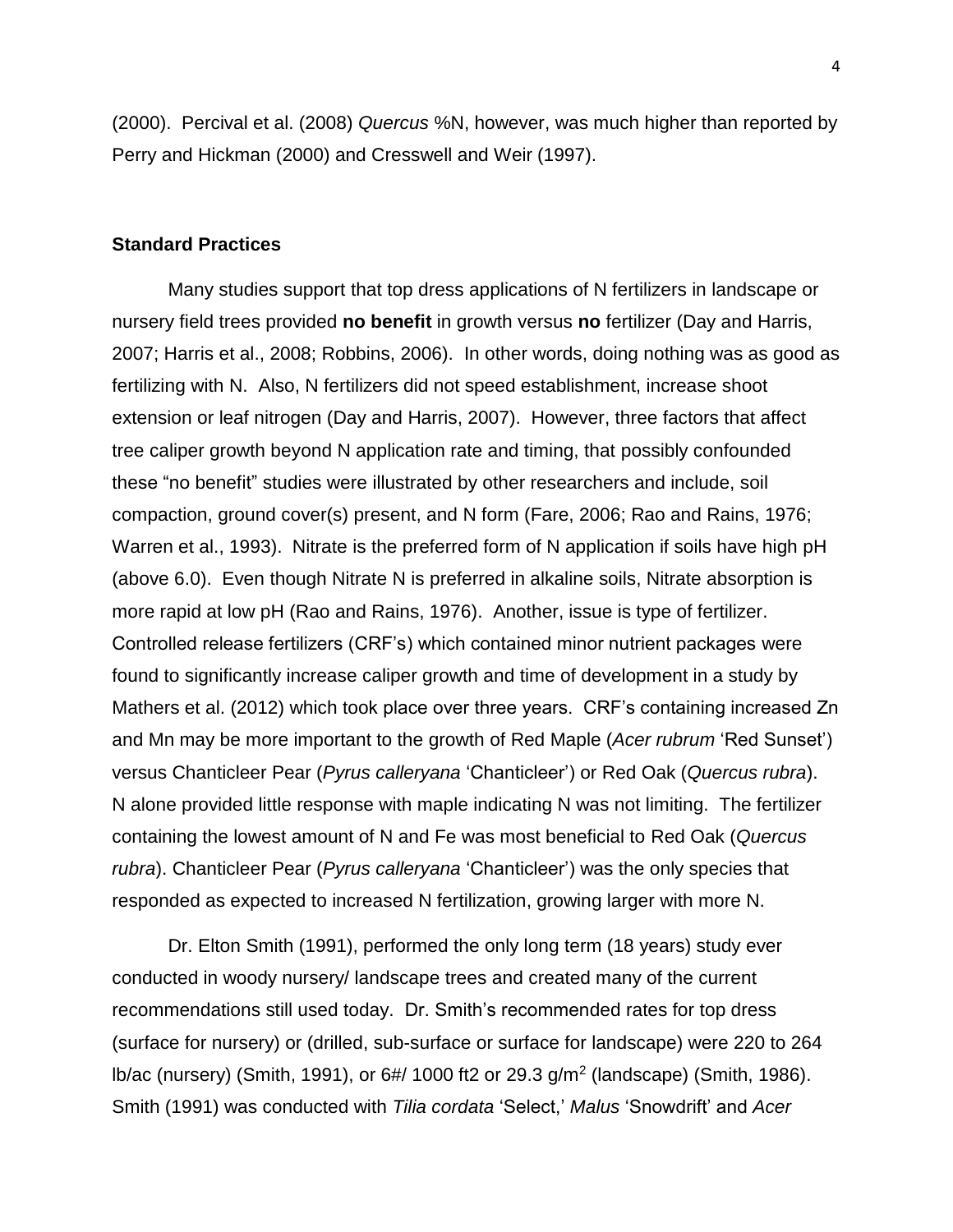*saccharum* 'Monumentale.' Despite soluble agricultural grade (SAG) fertilizers having been found to prove no benefit and CRF's with minor package being found to be effective, SAG's are still commonly used in nursery. Soluble or controlled release fertilizers (CRF's) are used in landscape, however, these do not always contain minor packages. The applications of soluble fertilizers are normally split (spring and fall) to be completed in late spring on or before mid to late June and mid to late autumn before a normal freeze. Thus, the questions of when? – with what? and rate? continue in woody plant studies and practices today.

### **Impact of pH**

Nutrient availability to plants is affected more by pH than by any other factor. In high pH soils, ions of micronutrients such as iron (Fe) and Manganese (Mn) precipitate and the availability of these elements decreases. Plants, thus, may express deficiencies of iron (Fe) and manganese (Mn) in these conditions. Phosphorus may also become deficient in alkaline conditions as it complexes with calcium (Ca) to form insoluble calcium phosphates. Deficiencies of most of the micronutrients can be corrected by adjusting soil pH. However, it is very difficult to adjust pH downwards. It is much easier to raise pH. In some cases, the soil pH maybe so high that the sulfate reducing bacteria necessary to convert elemental sulfur (S) to the only form in which plant can take it up (SO<sub>4</sub>) are in such low numbers that no conversion will occur (Reisenauer et al., 1973). Many region of the Midwest have high pH or alkaline soils and have the scenario listed above, where sulfate reducing bacteria are limited.

Transplant mortality is a significant concern and expensive in terms of replant, warranties, customer satisfaction and time for landscape managers. Also, in the landscape correcting nutrient deficiencies is more important early in the life of the tree versus as the tree matures. Smith (1991) showed that trees over 6 years of age showed a marked decline in response to fertilizer or requirement. Smith (1991) showed that *Tilia* declined in nutrient requirements by 16 years, *Malus* at 10-12 years and Struve (2002) indicated *Acer* at 14 years.

Three common caliper trees sold for the urban landscape market in the Midwest are *Quercus ellipsoidalis* (Northern Pin Oak), (5 – 6.5) *Acer rubrum* 'Frank Red' (Red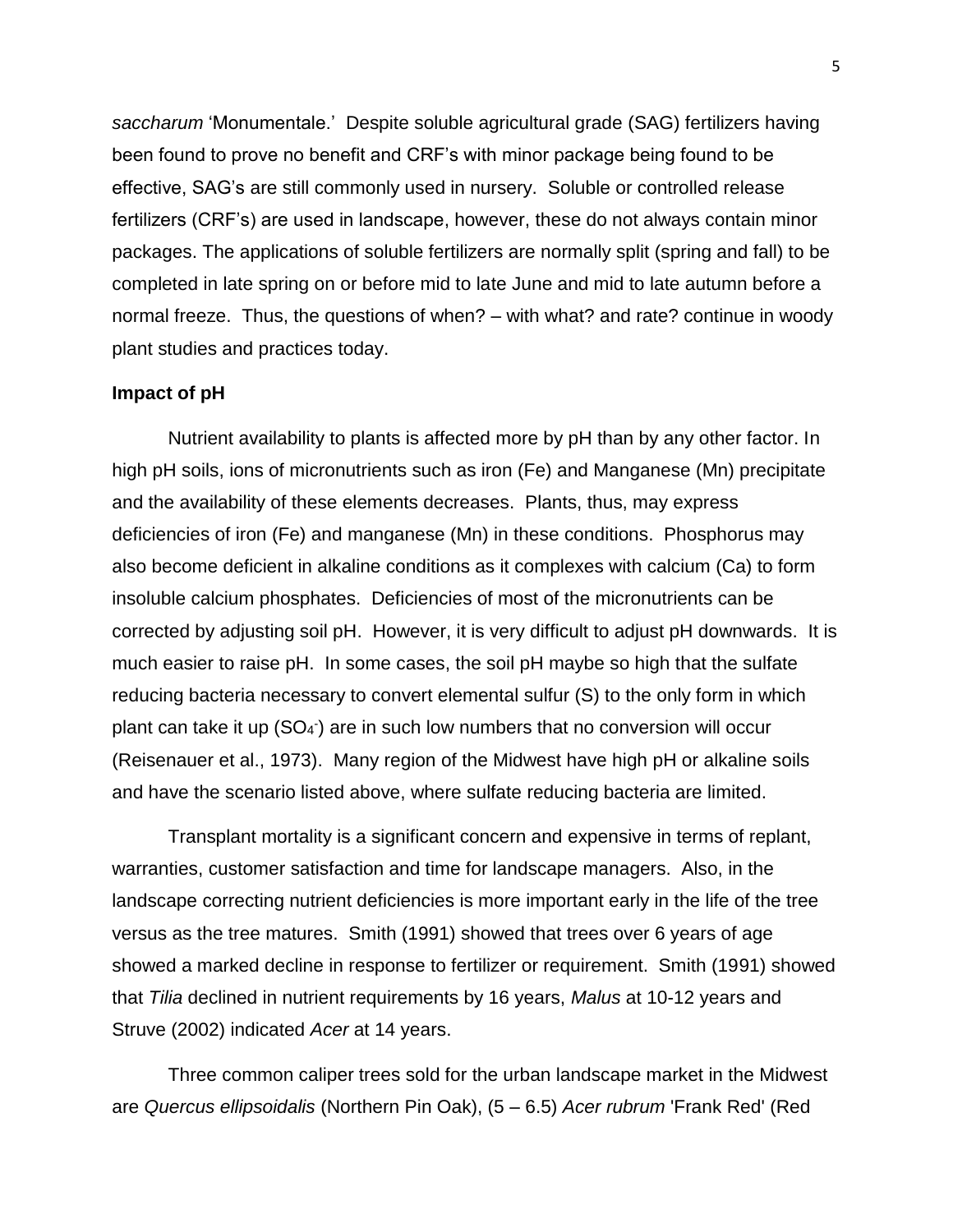Pointe® Maple), and *Betula nigra* 'Cully' (Heritage Birch). All of these species prefer acidic soils and as pH increases above 7.0, iron (Fe) chlorosis develops with pin oak which prefers pH 5-6.5, and 'Cully' birch which prefers pH 3 to 6.5 and manganese (Mn) chlorosis with Red Pointe maple which prefers 5.1 to 7. The preferred pH ranges cited by species above, agree with the greatest availability of Fe or Mn for these species. Not only do genera and species differ in pH preferences, but differences exist in ability to absorb and translocate nutrients and ability to accumulate. The difference in Fe requirements, for instance, are much higher in *Quercus palustris* (nursery average 139 ppm) versus *Betula nigra* (survey average 107 ppm) (Jones et al., 1991) although both develop Fe chlorosis. Whereas, with Mn, *Acer rubrum* has a lower demand (survey average 20 ppm) versus *Betula nigra* (survey average 29 ppm) and a high demand for Fe (683 ppm) (Jones et al., 1991) even though *Acer rubrum* will develop Mn chlorosis and *Betula nigra* Fe chlorosis.



**Fig. 1***. Quercus ellipsoidalis* (Northern pin oak) June 2017. The accepted level of Fe for Pin oak (*Quercus palustris*) (closest related species) taken at the same as used in this experiment is 139 ppm (Jones et al., 1991) and %N is 1.97% which correlates reasonably with Cresswell and Weir (1997) and Percival et al. (2008) critical level of foliar N. The tree shown above was growing in soil pH of 7.8 in SW Ohio and were critical low in Fe at 33.2 ppm and border line for %N at 2.2.

# **Iron (Fe)**

Pronounced chlorosis of either Fe or Mn deficiency results in reduced chlorophyll (Chl) synthesis (Abadía et al., 2011 ). Fe deficiencies actually reduce all the photosynthetic piments in leaves, i.e. (Chl) *a*, Chl *b*, carotene, and xanthophyll (Terry,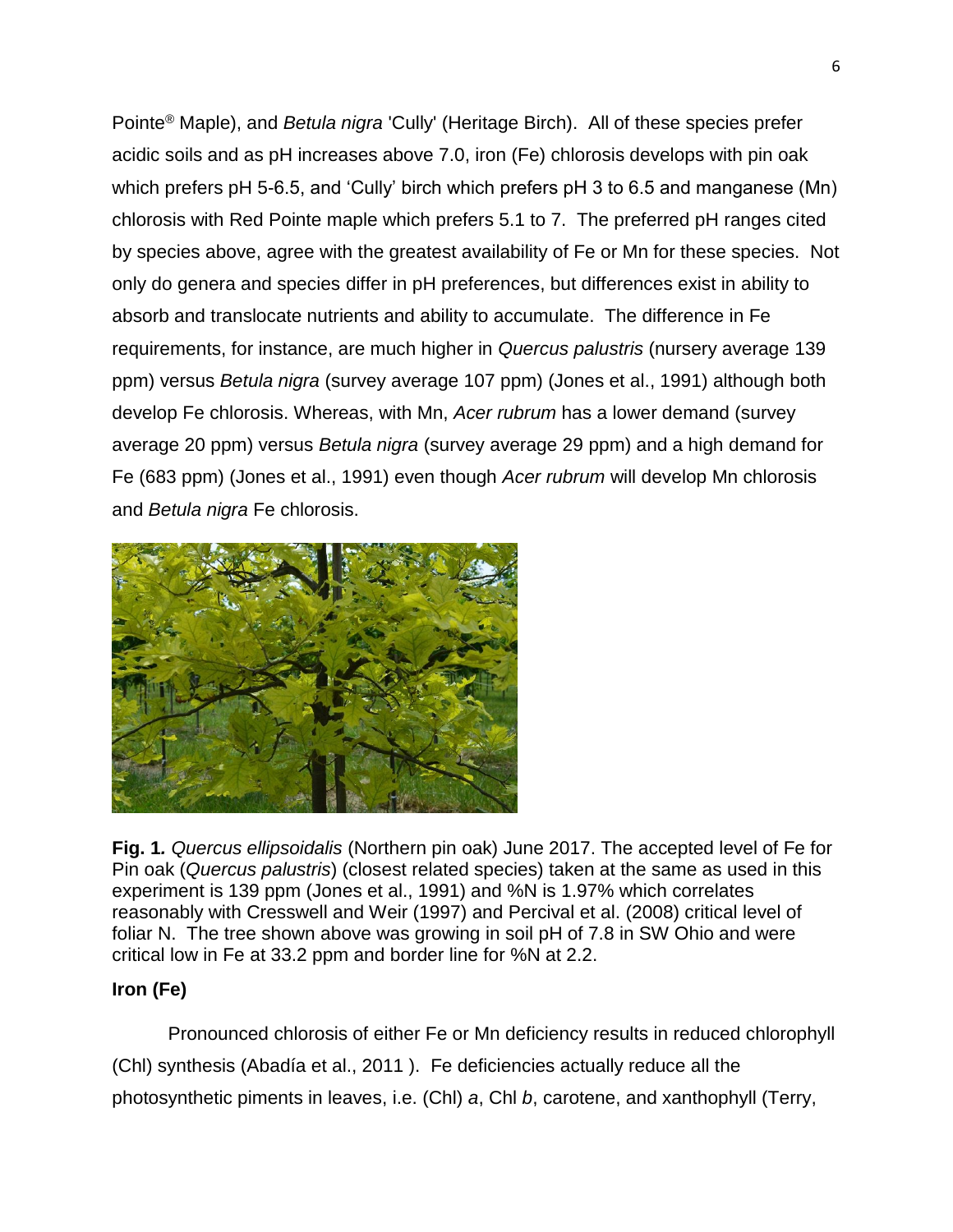1980). Carotene and xanthophyll are the two groups that make up carotenoids in plants. Chl is essential not only as a photosynthetic pigment, but also as a structural component in living organisms. The reduced level of Chl molecules decreases the photosynthetic efficiency (Wang et al., 2018). Fe is also a cofactor in at least 139 enzymes that catalyze unique biochemical reactions. Fe thus plays many essential roles in plant growth and development including thylakoid synthesis and chloroplast development but also as indicated above photosynthetic pigments synthesis).



**Fig. 2.** *Betula nigra* 'Cully' (Heritage Birch) June 2017. The accepted level of Fe for Heritage Birch, taken at the same as used in this experiment is **107 ppm** (Jones et al., 1991) and %N is **1.5%** which correlates with Cresswell and Weir (1997) and Percival et al. (2008) critical level of foliar N. Starting in the top left corner of the picture and moving left to right are leaves from an experiment conducted in 2017-2018 in SW Ohio and numbered treatment 1, 2, 3. Staring in the bottom left corner and moving left to right are treatment 4, 5 and 6. %N was never at a critical level for these birch trees/ leaves; however, Fe was critical in treatment (1) 84.5 Fe ppm, (2) 67.8 Fe ppm, (3) 69.1 Fe ppm, (5) 73 Fe ppm and (6) 98.3 Fe ppm. Treatment four was borderline for Fe deficiency at 102 Fe ppm.

### **Manganese (Mn)**

Mn plays an important role in oxidation and reduction processes in plants, such as the electron transport in photosynthesis (PS), especially PSII (Jones et al., 1991). Mn also plays a role in Chl production and activates IAA oxidases (Jones et al., 1991). Mn acts as an activating factor which causes the activation of more than 35 different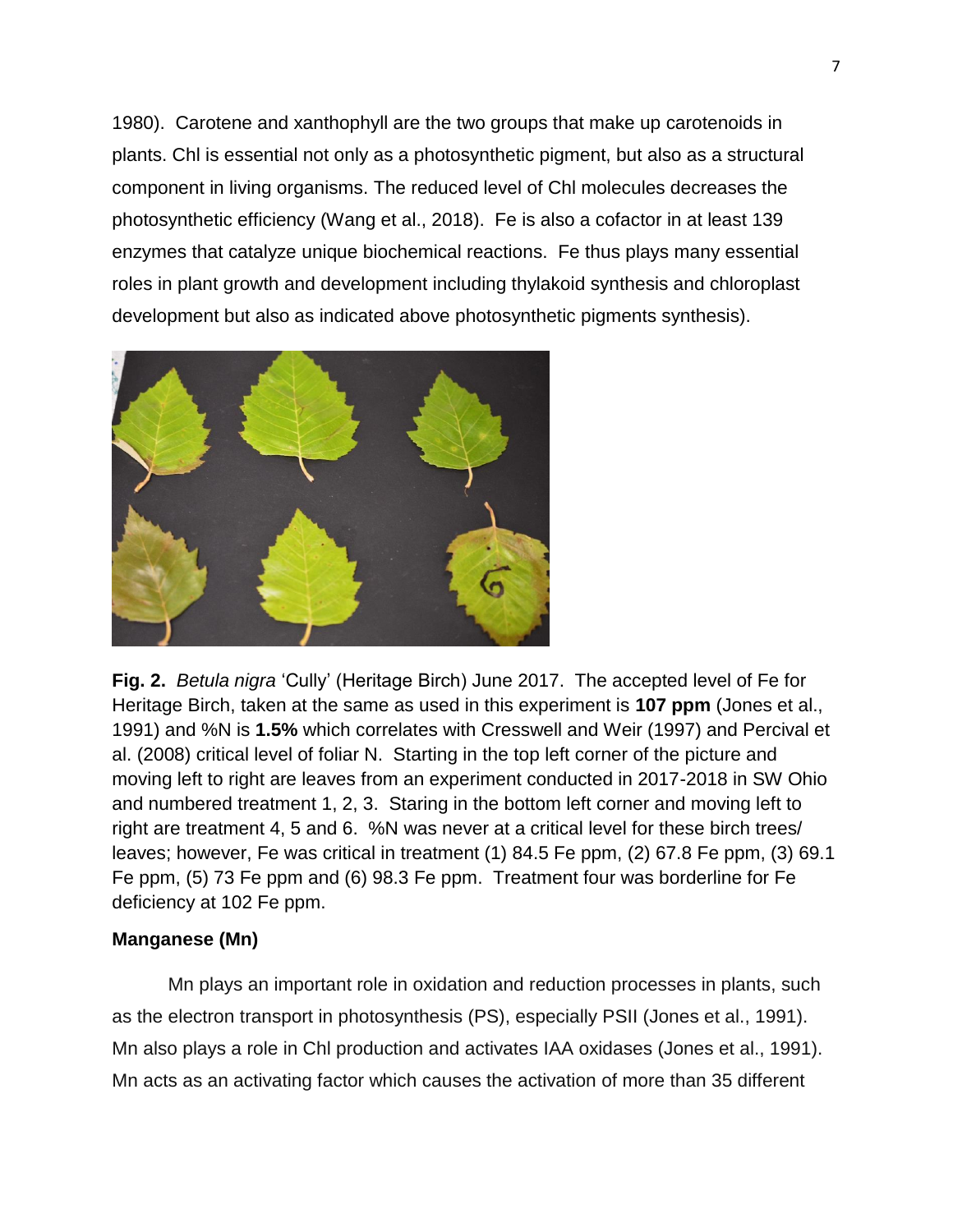enzymes (Mousavi, et al, 2011). Due to the metabolic role of Mn in the nitrate-reducing enzyme activity and activation of enzymes which play roles on carbohydrate metabolism, use of fertilizers containing Mn increases efficiency of photosynthesis and carbohydrates synthesis such as starch (Mousavi et al, 2011). Mn deficiencies decrease PS efficiency and therefore crop yield and quality are reduced in turn. Mn is taken up and transferred in the form of  $Mn^{2+}$  in plants (Mousavi, et al, 2011). Transfer in the meristematic tissues is gradual, thus the young organs of plants are rich of Mn and deficiencies show first in young tissues as does Fe deficiencies. Nitrogen (N) deficiencies by contrast appear first in older tissue. This is due to nutrient mobility in the plant, with Fe and Mn are phloem non-mobile, and N is phloem mobile. Calcareous soils, soils with high pH and especially in soils with poor ventilation (compacted) are prone to Mn deficiency.



**Fig. 3.** *Acer rubrum* 'Frank Red' (Red Pointe Maple) June 2017. The accepted level of Mn for red maple (*Acer rubrum*) (not specific to cultivar) taken at the same time as used in this experiment is 20 ppm (Jones et al., 1991) and %N is 2.61% (Jones et al., 1991) which does not match Cresswell and Weir (1997) or Percival et al. (2008) critical level of foliar N of 1.7%. In the tree/leaves above %N is deficient at 2.5 and Mn ppm is border line deficient at 29.7.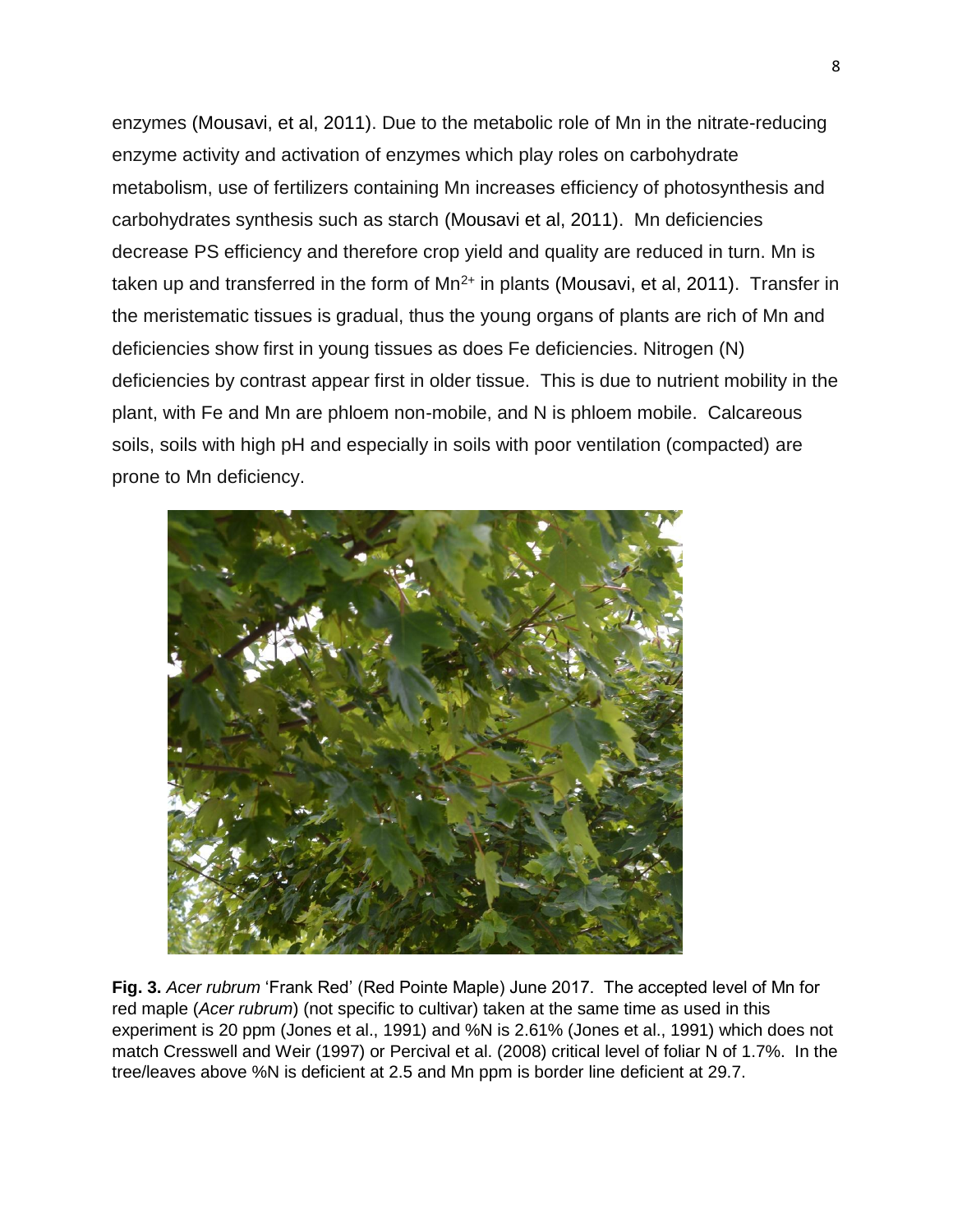### **Nitrogen (N)**

Nitrogen is one of the most widely distributed elements in nature. It is present in the atmosphere, the lithosphere and the hydrosphere. The atmosphere is the main reservoir of N (Delwiche, 1981). The soil accounts for only a minute fraction of lithospheric N, and of this soil N, only a small proportion is directly available to plants. Both nitrate ( $NO<sub>3</sub>$ ) and ammonium ( $NH<sub>4</sub>$ <sup>+</sup>) are forms of N that can be taken up and metabolized by plants. Nitrate is often a preferential source for plants, but much depends on the plant species and other environmental factors. A number of reports indicate that the uptake of both N-forms is temperature dependent, rates of uptake being depressed by lower temperatures (Clarkson and Warner, 1979). The most important difference between  $N0<sub>3</sub>$  and  $NH<sub>4</sub><sup>+</sup>$  uptake is in their sensitivity to pH.  $NH<sub>4</sub><sup>+</sup>$ uptake takes place best in a neutral medium and it is depressed as the pH falls. The converse is true for  $N0<sub>3</sub>$  absorption. Uptake of  $N0<sub>3</sub>$  is more rapid at low pH values (Rao and Rains, 1976). N is the highest required nutrient in plants. It is also the most common macro-nutrient deficient in plants. Not only is N required in large amounts, it is constantly leached and volatilized away. N deficient plants are often stunted, slow growing and weak growth, small leaves, esp. older leaves. General chlorosis progresses from light green to yellow and can be accompanied by excessive bud dormancy. Chlorosis can progress to necrosis of leaves and eventually abscission in advanced stages of more severe N deficiencies (Jones et al., 1991).

### **Conclusions**

Despite the discrepancies reported above and the lack of specific information for the three species we are discussing, we assume the common genera values of the **1.7% N level** reported by Cresswell and Weir (1997) and supported by Percival et al. (2008), are the critical N level for *Quercus* and *Acer* as found by Percival et al. (2008) with **coinciding SPAD readings of less than 25**. In a study, we recently concluded with the species discussed in this article (Mathers et al., 2019) and based on the other research reported above, we found that the SPAD-502 meter was a useful tool in determining when to fertilize with the critical %N, Fe and Mn levels lined up with SPAD readings below 25. Considering that it is difficult to get a response from N fertilizer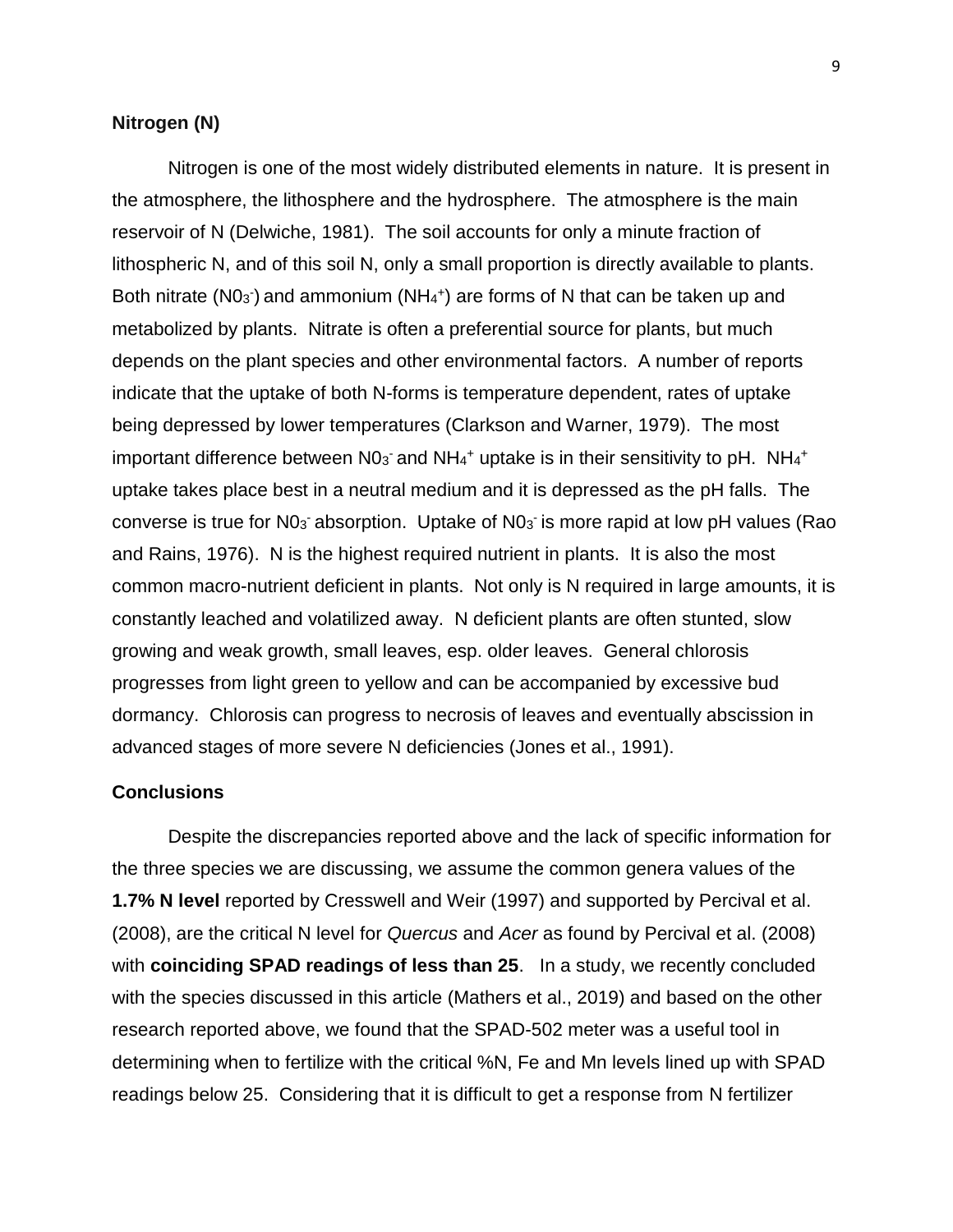applied to trees, as it is difficult to know when and with what fertilizer to use, it seems the SPAD-502 meter may provide help with your fertilizer budget decisions. The cost of natural gas and thus NH<sup>4</sup> has remained quite stable since 2016, but as we know, underfertilizing, or over-fertilizing with only N, always cuts into the bottom-line and reduces transplant survival including winter hardiness, all the while increasing pest and disease controls, and establishment times. Try the SPAD – research shows it helps and it seems we can use the help!

### **References**

Abadía J, Vázquez S, Rellán-Álvarez R, El-Jendoubi H, Abadía A, Álvarez, Fernández A, 2011. Towards a knowledge-based correction of iron chlorosis. Plant Physiol Biochem. 49:471–82.

Brown, S.B., J.D. Houghton, and G.A.F. Hendry. 1991. Chlorophyll breakdown, pp. 465–489. In Scheer, H. (Ed.). Chlorophylls. CRC Press, Boca Raton, FL.

Clarkson, D.T. and Hanson, J.B. 1980. Ann. Rev. Plant Physiol. *31*: 239-298.

Clarkson, D. T. & Warner, A. J. (1979). Relationships between root temperature and the transport of ammonium and nitrate ions by Italian and perennial ryegrass (*Lolium multiflorum* and *Lolium perenne*). *Plant Physiology* **64**, 557–561.

Cresswell, G.C., and R.G. Weir. 1997. Plant Nutrient Disorders— Ornamental Plants and Shrubs. Inkata Press, Melbourne, Australia. pp. 132–221.

Day S.D. and J.R. Harris. 2007. Fertilization of red maple (Acer rubrum) and littleleaf linden (Tilia cordata) trees at recommended rates does not aid tree establishment. Arboriculture & Urban Forestry 33(2):113-121.

Delwiche C.C. 1981. The nitrogen cycle and nitrous oxide. pp. 1–16. *In*: Delwiche C.C., (ed.). Dentrification, nitrification, and atmospheric nitrous oxide. Wiley-Interscience, New York.

Fare, D.C. 2006. Container size and initial trunk diameter effects growth of Acer rubrum L. during production. J. Environ. Hort. 24:18-22.

Harris et al., 2008. Urban Forestry.

Hendry, G.A.F., and A.H. Price. 1993. Stress indicators: Chlorophylls and carotenoids, pp. 148–152. In Hendry, G.A.F., and J.P. Grime (Eds.). Methods in Comparative Plant Ecology. Chapman and Hall, London, U.K.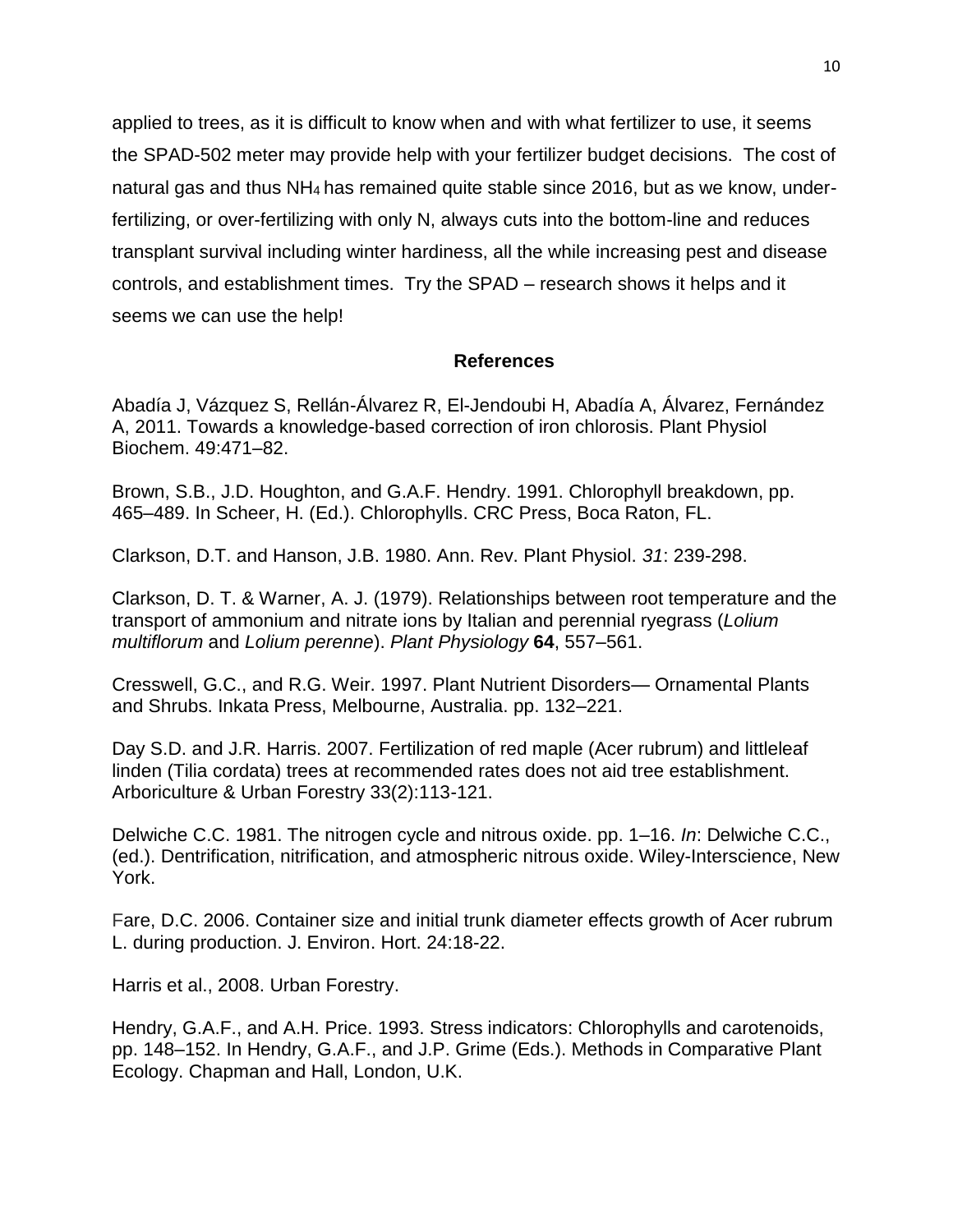Hoel, B.O. 1998. Use of a hand held chlorophyll meter in winter wheat: Evaluation of different measuring positions on the leaves. Acta Agriculturae Scandinavica 48:222– 228.

Imsande, J. 1998. Iron, sulfur, and chlorophyll deficiencies: A need for an integrative approach in plnat physiology. Physiologia Plantarum 103: 139-144.

Jones, Jr., Benton, J., Wolf, B. and Mills, H.A. 1991. Plant Analysis Handbook. Micro-Macro Publishing Inc. Athens, GA. Pp. 1- 213.

Kariya, K., A. Matsuzaki, and H. Machida. 1982. Distribution of chlorophyll content in leaf blade of rice plant. Nihon Sakumotsu Gakkai Kiji 51:134–135. Kraus,T.E.,andR.A.Fletcher.1994.Paclobutrazolprotectswheatseedlingsfromheatandpar aquatinjury.Isdetoxificationofactiveoxygen involved? Plant & Cell Physiology 35:45–52.

Lawlor, D.W. 2001. Photosynthesis. 3rd Edition. Scientific Publishers Limited, Oxford, U.K.

Mathers, H.M., L.T. Case and R. Zondag. 2012. Fertilizing nursery and landscape trees. Buckeye 23(5):32-35.

[Mousavi,](https://www.researchgate.net/profile/Sayed_Roholla_Mousavi?_sg=axvqWgF46p89JWCKDfP35U1e1ZH1sX5pJposM3oNH020KT2egA6mmcf8nDBb4PQbeY4Vtak.wt-4_MlnrU0weMulTOYHiiF2MyPWu7t-cuVHyNQCalTgFBecUIIA-7RvOQ7a6vb1rr2o1IpxA_vZ4r64Agx4Sw) S.R., M. [Shahsavari,](https://www.researchgate.net/scientific-contributions/65512317_Mahmood_Shahsavari?_sg=axvqWgF46p89JWCKDfP35U1e1ZH1sX5pJposM3oNH020KT2egA6mmcf8nDBb4PQbeY4Vtak.wt-4_MlnrU0weMulTOYHiiF2MyPWu7t-cuVHyNQCalTgFBecUIIA-7RvOQ7a6vb1rr2o1IpxA_vZ4r64Agx4Sw) M. [Rezaei.](https://www.researchgate.net/scientific-contributions/2114952896_Maryam_Rezaei?_sg=axvqWgF46p89JWCKDfP35U1e1ZH1sX5pJposM3oNH020KT2egA6mmcf8nDBb4PQbeY4Vtak.wt-4_MlnrU0weMulTOYHiiF2MyPWu7t-cuVHyNQCalTgFBecUIIA-7RvOQ7a6vb1rr2o1IpxA_vZ4r64Agx4Sw) 2011. A General Overview On Manganese (Mn) Importance For Crops Production. Australian Journal of Basic and Applied Sciences 5(9):1799-1803

Peñuelas, J., and I. Filella. 1998. Visible and near-infrared reflectance techniques for diagnosing plant physiological status. Trends in Plant Science 3:151–156.

Percival, G.C., I. P. Keary, and K. Noviss. 2008. The Potential of a Chlorophyll Content SPAD Meter to Quantify Nutrient Stress in Foliar Tissue of Sycamore (Acer pseudoplatanus), English Oak (Quercus robur), and European Beech (Fagus sylvatica). Arboriculture & Urban Forestry 34(2):89–100.

Perry E., and G. W. Hickman. 2000. A Survey to Determine the Baseline Nitrogen Leaf Concentration of Twenty-Five Landscape Tree Species. Slosson Report 1999-2000.

Rao, K. P. and Rains, D. W. 1976a Nitrate absorption by barley. I: Kinetics and energetics. Plant Physiol. 57, 55–58.

Reisenauer, H.M., Walsh, L.M. and Hoeft, R. G. 1973. Testing soils for sulphur, boron,molybdenum and chlorine, p.173-200. *In.* L.M. Walsh and J.D. Beaton: Soil Testing and Plant Analysis. Soil Sci Soc. Of America Inc., Madison, Wisconsin.

Richardson, A.W., S. Duigan and G. P. Berlyn. 2002. An evaluation of noninvasive methods to estimate foliar chlorophyll content. New Phytologist 153: 185–194.